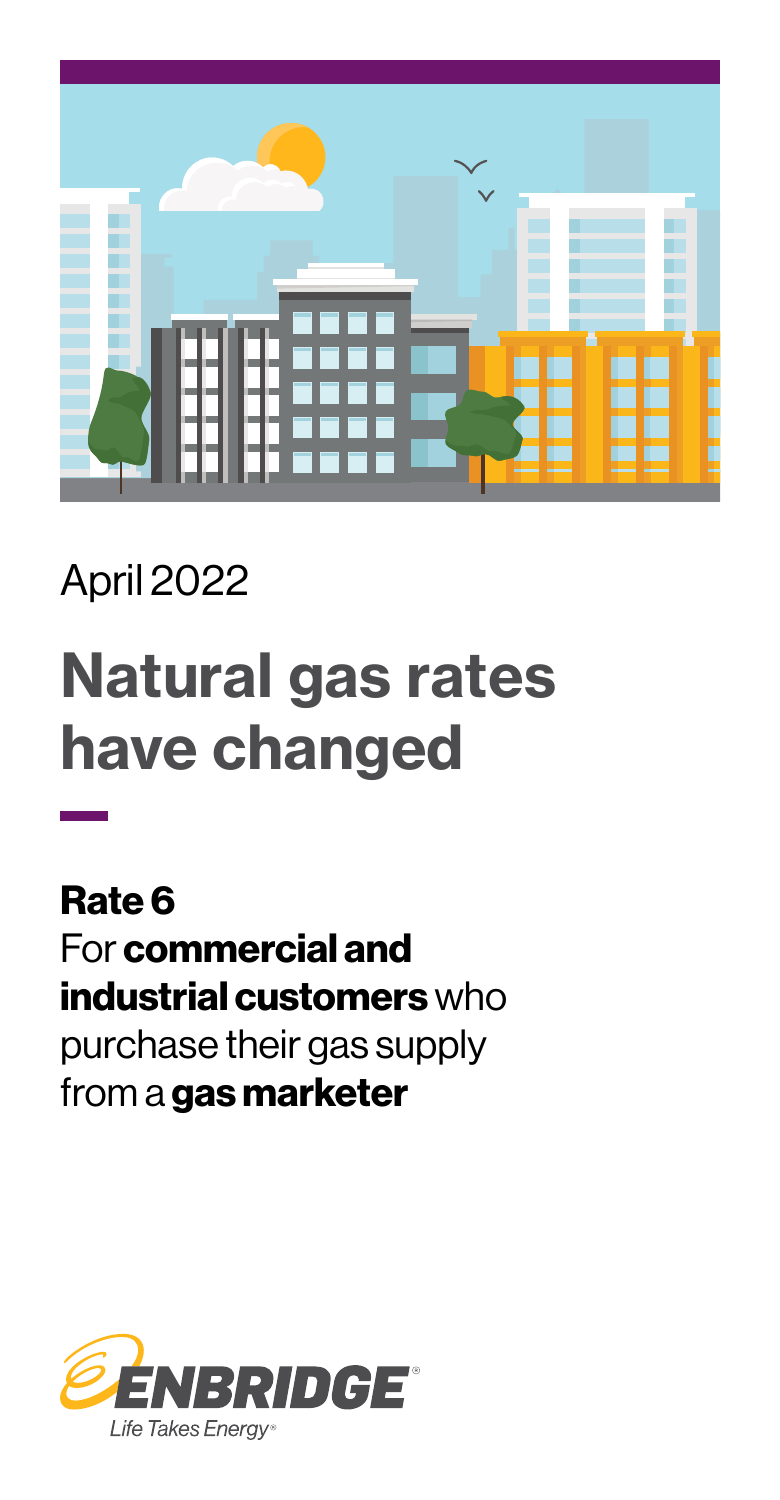# New natural gas rates

The Ontario Energy Board (OEB) has approved changes to Enbridge Gas' rates effective April 1, 2022.

The total impact on your bill will depend on how much gas you use and the terms of your gas marketer agreement.

# Delivery to You

The delivery rates that vary with consumption decreased based on our forecast cost of delivering natural gas to your business. These charges also include a facility carbon charge associated with the operation of Enbridge Gas' facilities to deliver natural gas to you.

#### Transportation to Enbridge If your transportation service is provided by Enbridge

A 'Transportation to Enbridge' charge will appear in the top Enbridge section of your gas charges.

If Enbridge Gas provides transportation service from Western Canada and the United States to our distribution system in Ontario, the rate effective April 1, 2022 is 3.9258 cents per cubic metre (¢/m<sup>3</sup>). a decrease from 4.4511 ¢/m³.

If Enbridge Gas provides transportation service from the Dawn market hub in southwestern Ontario to our distribution system, the rate remains unchanged at  $0.9694 \, \text{c/m}^3$ . In this case, your marketer either provides transportation service for your gas supply to the Dawn market hub or purchases gas supply at the Dawn market hub. The rate you pay for transportation and/ or gas supply from your marketer is based on the terms of your gas marketer agreement and these charges will appear in the marketer section of your gas charges.

#### If your transportation service is provided by your marketer

Your 'Transportation to Enbridge' charge will appear with your marketer charges on your bill. The rate you pay for transportation is based on the terms of your gas marketer agreement.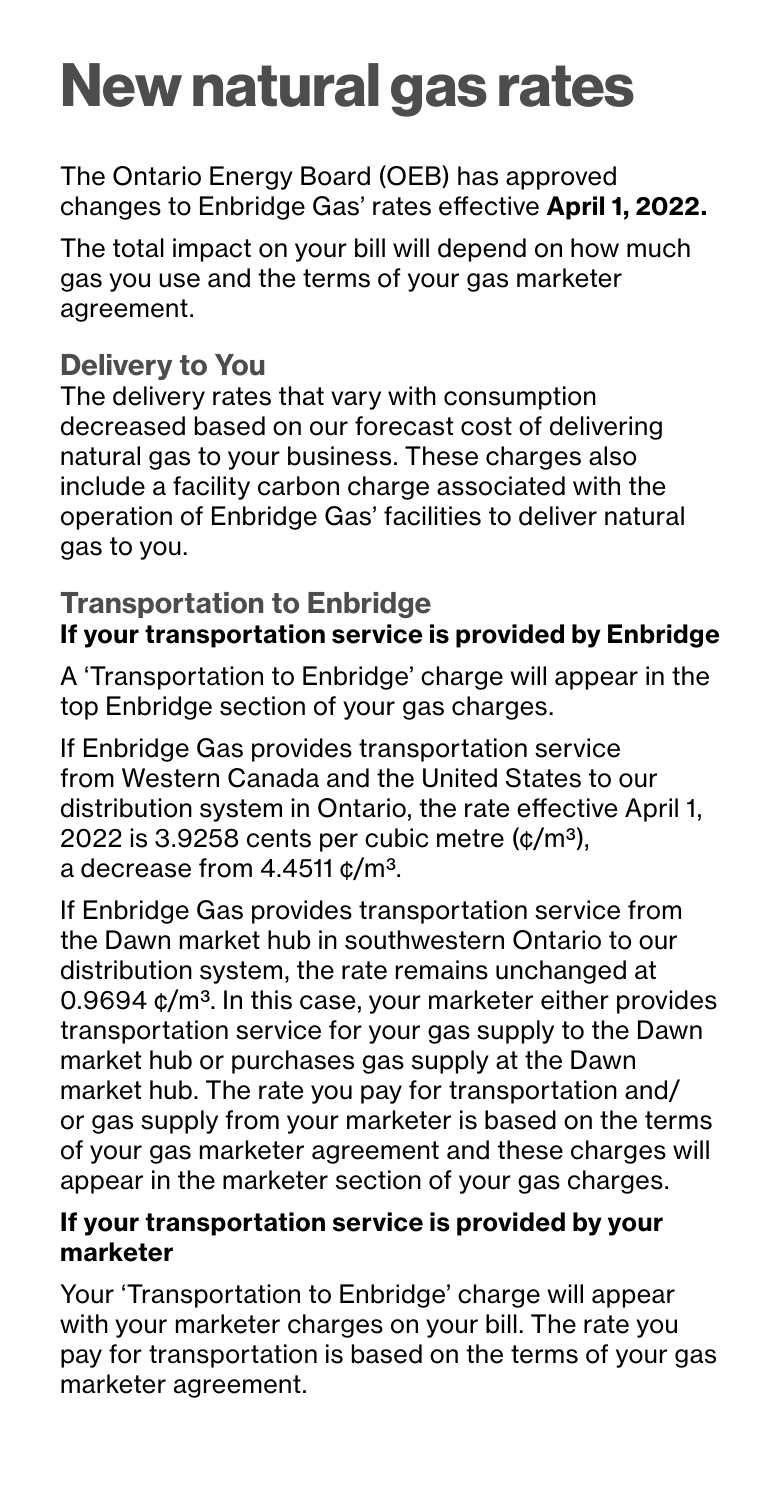# Federal Carbon Charge

The federal carbon charge has increased from 7.83  $\phi/m^3$ to 9.79 ¢/m<sup>3</sup>. This charge increases annually each April. All of the money collected for this charge goes to the government.

Visit [enbridgegas.com/federalcarbonprogram](http://enbridgegas.com/federalcarbonprogram) for more information.

### Gas Supply Charge

The price you pay for the natural gas you use, shown as the gas supply charge on your bill, depends on the terms of your gas marketer agreement.

### Cost Adjustment

The current adjustment includes a charge of 0.4334  $\phi/m^3$  for delivery and a refund of 0.1627  $\phi/m^3$  for transportation. The cost adjustment is in effect until March 31, 2023. The cost adjustment reflects the true-up between actual and forecast prices for prior periods. Please see the chart below for the breakdown by component.

# Rate Adjustment

The OEB has approved a rate adjustment to reflect the clearance of 2020 federal carbon deferral and variance account balances. This will appear as a one-time charge on customers' April bills, and for a typical commercial customer this will be a charge of approximately \$0.52.

The OEB has also approved a rate adjustment to reflect the clearance of 2020 deferral and variance account balances. This will appear as a one-time charge on customers' April bills, and for a commercial customer this will be a charge of approximately \$2.71 (Enbridge provides transportation) or \$13.70 (Marketer provides transportation).

The adjustments will be combined and appear as a single Rate Adjustment line item on your bill.

Charges for gas used from April 1, 2022 will be calculated using the new approved rates as shown below. The annualized impact is based on a typical commercial and industrial heating and water heating customer who uses 22,606 cubic metres ( $m^3$ ) per year.